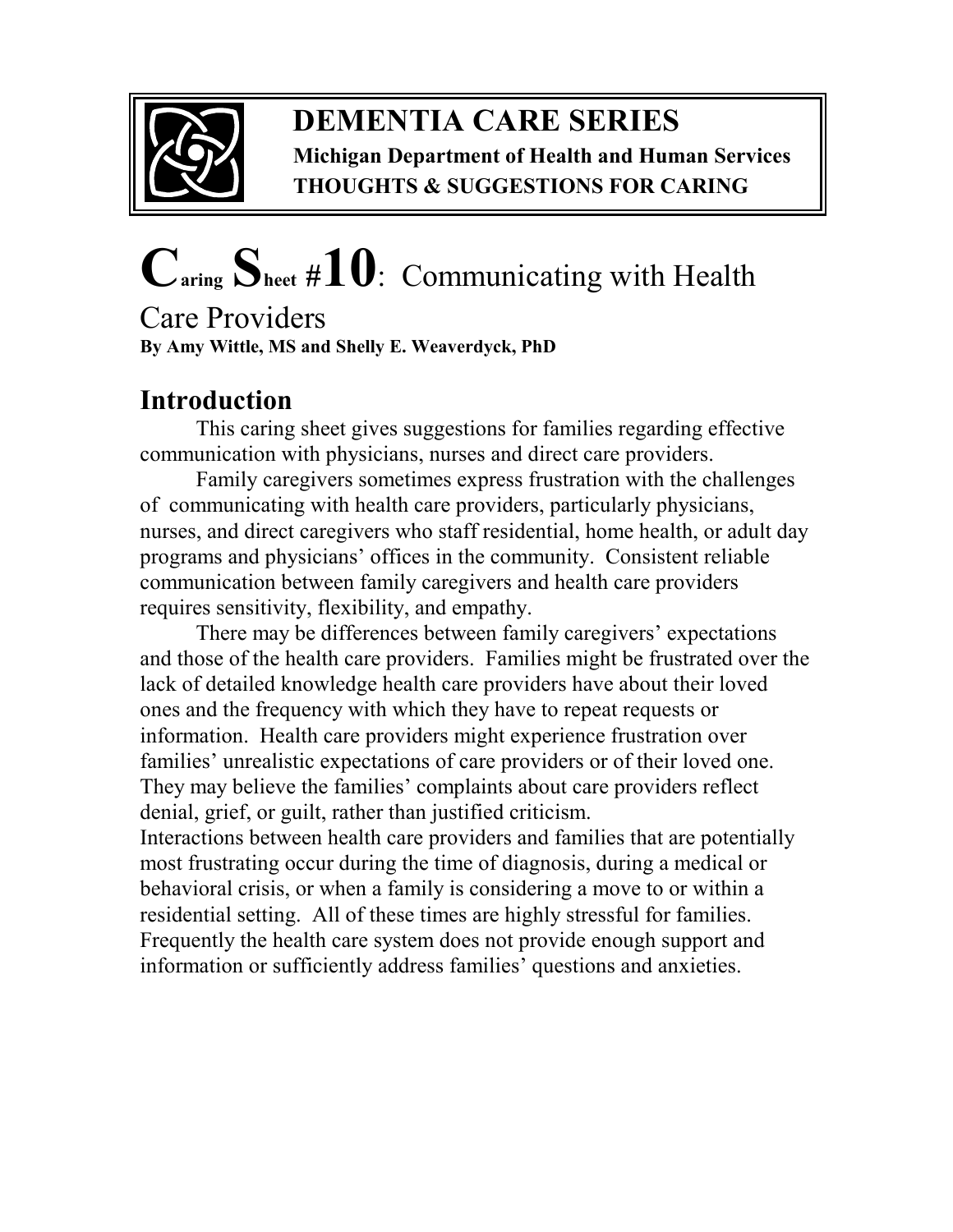

Caring Sheet #10 Communicating with Care Providers A. Wittle & S. Weaverdyck Page 2 of 7

# **Physicians:**

- **Summary of purpose and specific issues**: Summarize for the physician the purpose of the visit or phone call and what specific areas need to be addressed. Generally caregivers will have approximately 15 to 20 minutes of contact with the physician during a routine examination. Provide any written summary documentation from other physicians, specialists or additional health care providers to contribute to the medical history. Provide a list of current medications at each appointment and inform the physician of any over-the-counter medication use. Take notes during the visit.
- **Details of symptoms:** When describing symptoms or behaviors it is important to say when the symptoms began; if the symptoms have been on-going; and whether the symptoms have changed in frequency, intensity, duration, or in any other way. Identify interventions that have been effective and those that have not been effective.
- **Goals:** It is important to clearly describe any expectations or goals for the appointment or for the treatment. Examples of goals might be additional information, a change in treatment plan, a routine check up, seven hours of sleep a night (for the person with dementia or for the family caregiver), or a referral to another health care provider. It may be helpful to ask the physician if these goals or expectations are realistic and what the physician has set as treatment goals.

### **Nurses:**

• **Accessibility:** Most physicians rely heavily on the support of nursing staff, and assume the nurse's primary responsibility is to prioritize information and cases for physicians. Frequently, nurses address caregiver concerns or issues directly over the phone or in person.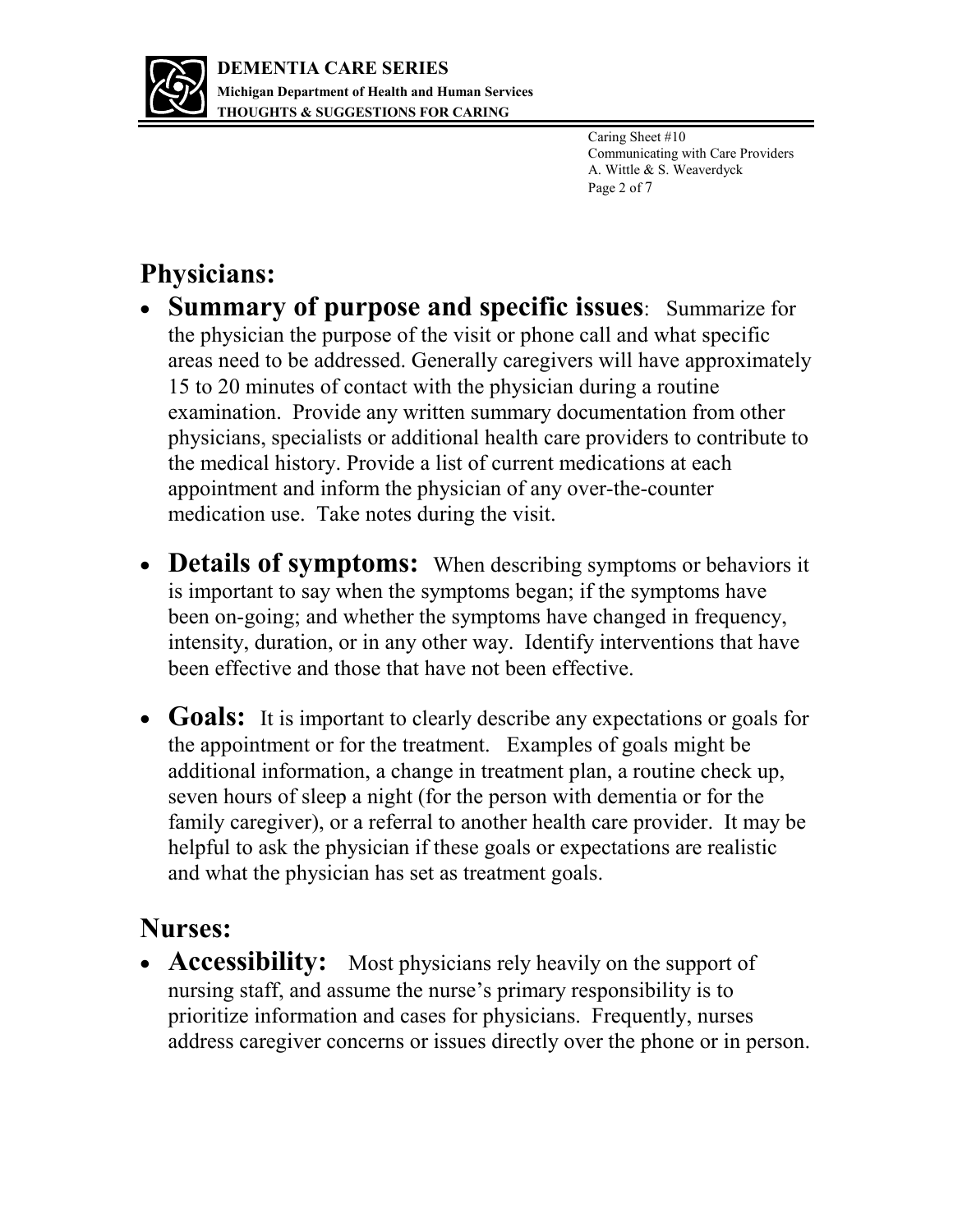

Caring Sheet #10 Communicating with Care Providers A. Wittle & S. Weaverdyck Page 3 of 7

Large practices may also utilize nurse practitioners. Nurse practitioners can write prescriptions for many medications and are usually more accessible than physicians. Nurses are usually able to devote time to gathering detailed information about a person's medical history and can summarize and document the information for the physician.

- **Direct Care:** Depending upon the situation, nurses can often directly and effectively address caregivers' concerns in a more timely fashion than can the physician. They may be able to help problem solve a difficult behavior. They can usually refer caregivers to other support resources within the community or residential setting. It is important to follow the suggestions listed above under "Physicians" when consulting with the nurse.
- **Disagreement:** Because a major part of the nurse's role is to prioritize issues and cases for the physician, the nurse may determine that a particular issue is less urgent than the caregiver believes it to be. When this happens, it is important for caregivers to try to discern whether the situation is truly urgent or if it simply feels urgent. An example might be a sudden change in behavior that the nurse believes, based on the details provided, may be caused by a urinary tract infection (UTI). Diagnosis and treatment of a UTI requires lab tests and a prescription of antibiotics, all of which can usually occur without direct contact between the caregiver and physician. While the change in behavior may be viewed as an urgent problem by the caregiver, the nurse may see it as a frequent and relatively routine problem that can be easily diagnosed and treated. If the caregiver strongly wants more contact with the physician or if there are recurrent concerns that need attention, it is important to clearly communicate such desires and concerns to the nurse.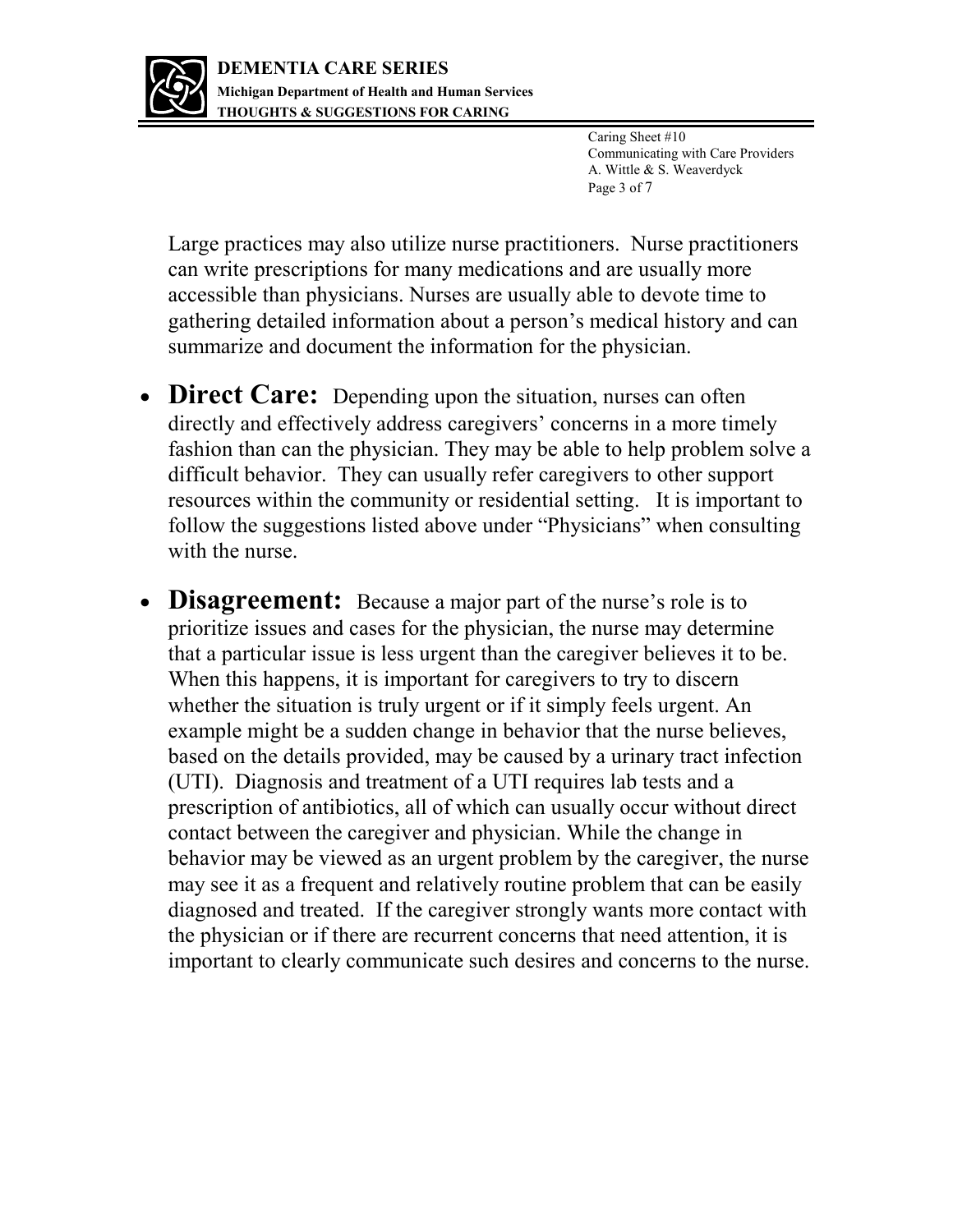

Caring Sheet #10 Communicating with Care Providers A. Wittle & S. Weaverdyck Page 4 of 7

## **Direct Care Providers:**

- **Loving, Caring Relationship:** Those health care providers who provide direct care, such as escorts, volunteers, home health assistants, and caregiving staff in residential settings develop a close, often loving relationship with a person with dementia that is quite different from the family's relationship and history with that same person. The relationship between the direct care provider and a family's loved one can be hastened and enhanced by sharing with the direct care provider the history (what was the person like before the dementia?) and personal life style or coping style of the person, as well as the idiosyncrasies (such as times of day when the person is most able to perform certain tasks) and interventions that seem to work. This information can help the direct care provider better understand the behavior of the person with dementia, as well as the perspective of the family.
- **Share History:** Create a photo album or wall story board with labels and details that can be hung in the person's living space. Care providers can use these as an activity or conversation trigger with the person. Photos can be copied easily to avoid the risk of loss or damage to the originals, and can be organized by topic or chronologically. Write a brief history of the person, including favorite memories of family vacations, travel, holidays, important dates and events. Personalize the person's living space using family photos, items from hobbies or pictures of pets. If the person is living in a long-term care residence, label these items with the person's name.
- **Visits and Phone Calls:** Give care providers a one page list of family and friends who might visit, call or write so the care provider can assist the person more easily. Place the sheet in the person's records, as well as in the living space where it can be easily located, such as inside a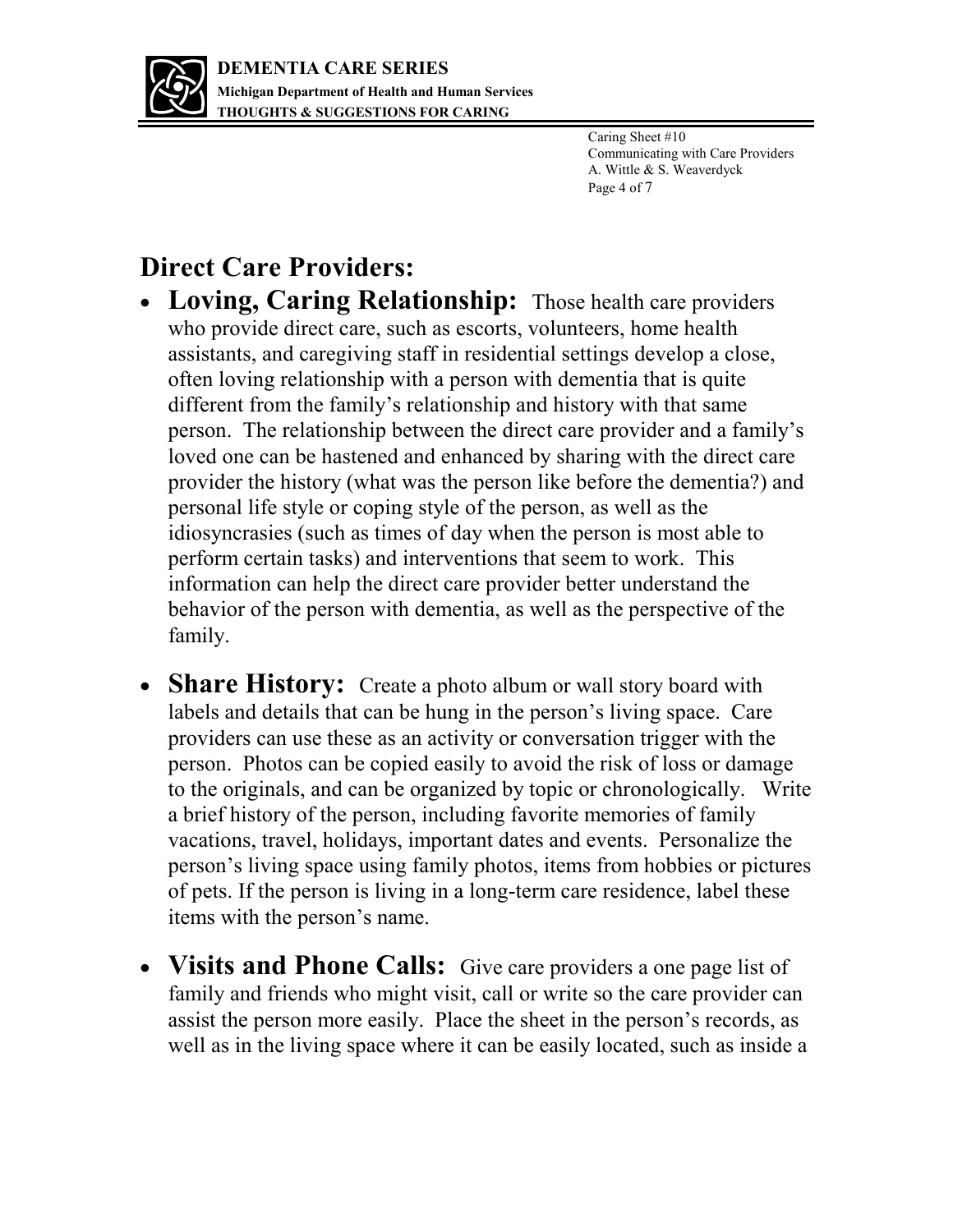

Caring Sheet #10 Communicating with Care Providers A. Wittle & S. Weaverdyck Page 5 of 7

closet door. A person with dementia might frequently ask care providers where loved ones are or when they will be there. Give care providers written instructions that outline how to assist the person with using the telephone. Give parameters, such as "Call between 7:00 pm and 9:00 pm. It is okay to call at work for non-emergency calls. Limit calls to once a day". Establish a calendar for visits. This can be posted in the person's living space and help care providers know when the family will be there and how to respond to questions about visits. Ask all visitors to record their visits so the family will know who has come to see the person. Monitor the visits and phone calls and tell care providers when the visiting schedule seems too exhausting or needs to change for any reason. The care providers may be able to suggest appropriate times and frequency of visits.

 **Keeping in Touch:** Many times it is the accumulation of seemingly little things that create tension. When addressed immediately, the little annoyances can be resolved and the comfortable relationship between care providers and family preserved. These annoyances or concerns might include missing items, particular words the care provider uses, or how the person with dementia spends time. Try to establish a consistent routine of checking in with care providers on a regular basis. Keep a journal or log in the person's living space as a method of communication with care providers. Care providers might use the log, for example, to let the family know about additional clothing or toiletry needs or what the person did that day. Clarify who should be contacted regarding a particular issue or concern. Concerns about care issues are usually best addressed face to face with the responsible care provider immediately. Be sure the care provider accepts responsibility for following through with the issue.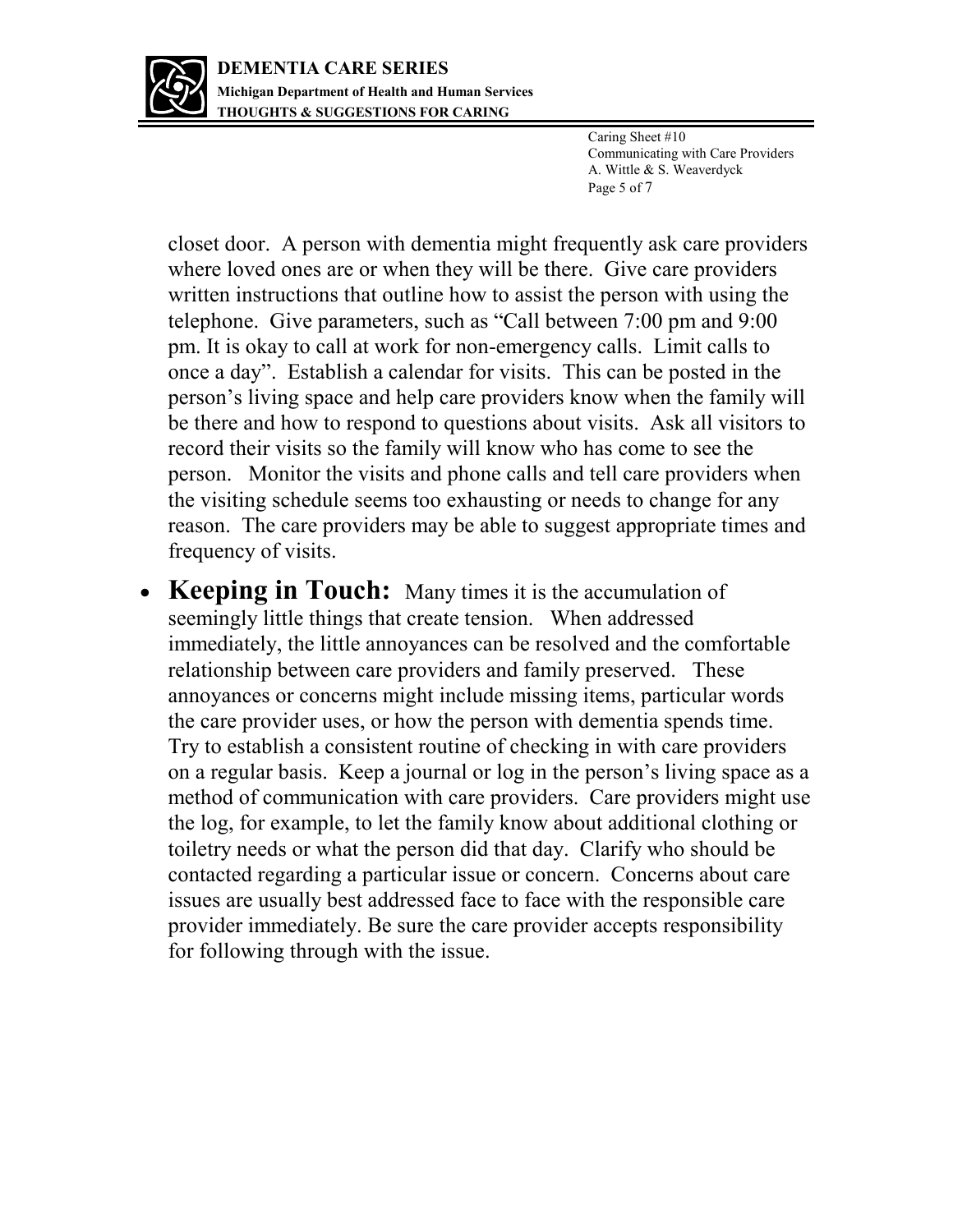

Caring Sheet #10 Communicating with Care Providers A. Wittle & S. Weaverdyck Page 6 of 7

### **Know the System**

During the course of a person's dementia, there will likely be a variety of health or care systems (such as, outpatient clinics, hospitals, nursing homes, assisted living residences, day programs, visiting nurses or home health) participating in the care of the person. It is important to gain as much information and familiarity with the system as possible, as soon as possible. Knowing whom to talk to when, and about what issues or questions, is crucial to the efficient and comfortable use of the system.

The care providers who work within the health or care system are also people who need support and who operate most effectively in certain settings and during certain times of day. Ask each person when is the best time to talk and to resolve concerns. Ask also what kind of help the care provider would like while providing care for the person with dementia.

Each system has its own way of handling disagreements between the care provider and the family. When sufficient rapport has been established, ask about how disagreements are addressed. Ask who should be called when disagreements arise.

There are times when the family has more experience or information about dementia than the care providers have. (Perhaps the family has recently attended a conference and received updated information that the physician or direct care providers have not yet heard about.) Tactfully sharing pamphlets, newsletters, and news releases from the Alzheimer's Association or other organizations may be helpful. It is also frequently important to get a second opinion, to get a referral to a specialist, or to request a lengthier visit to discuss in detail concerns or information. Learning about dementia in general and knowing alternative care options in the geographical area are important assets.

As a care provider and a person with dementia come to know and trust each other, they will develop a bond that is separate from the family, and is crucial to sensitive, insightful interaction and decision making. The care providers will learn many details about the loved one with dementia